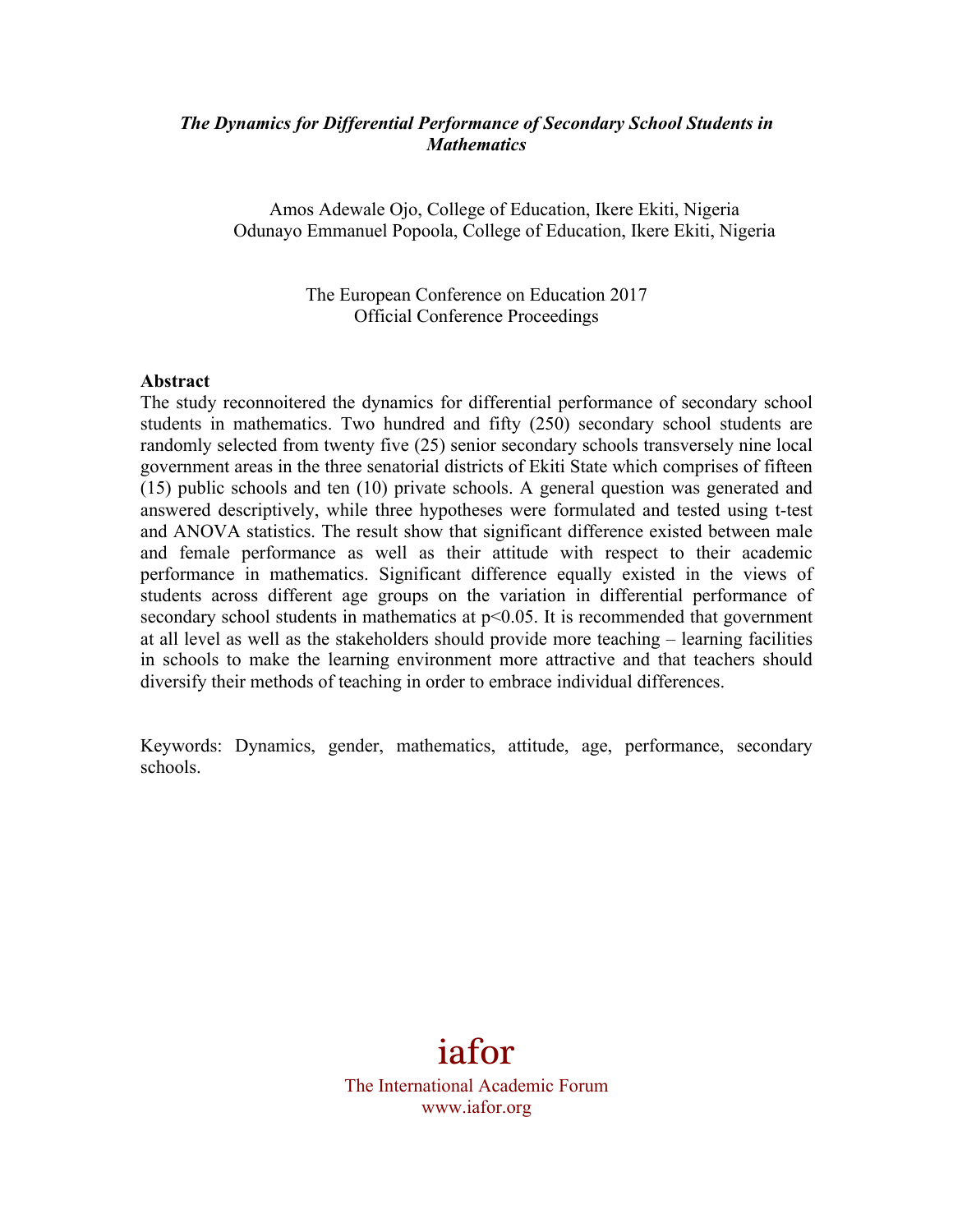### **1 Introduction**

Mathematics is used throughout the world as an essential tool in many fields, including natural science, engineering, medicine, finance and the social sciences. According to Lassa (1999), mathematics is used in finding the answers to questions and problems which arise in everyday life and in trade and professions. Mathematics therefore is about general objective and not just about numbers as it helps to study the happenings and situations in greater details, with the use of well-defined notations or symbols.

Right from the onset, there has been some students that perform very well in mathematics and there are some with low expectation. That is, their performances are very low and not encouraging. There are several factors that are responsible for this dynamics in differential performance of students academically.

Academic performance connotes the actions of a person or group when given a learning task. It was argued that academic performance of a student depends on his learning style by Awotunde (1997) who opined that academic performance is the behaviour exhibited by an individual, which was noticeable after one has undergone a stipulated programme in the school. This programme could be a course work for a particular class, period of time or a whole school periods.

Abe (2003) argued that academic achievement is the level of performance that is exhibited by an individual, that is, the extent to wish one is able to accomplish a task, trade, profession, training or learning. It was equally viewed as the level of proficiency and knowledge demonstrated by an individual after learning has occurred.

Abe & Gbore (2003) in their study on comparability of students' performance in multiple choice and true – false mathematics achievement test, found that there was no significant difference between the performance of boys and girls on multiple choice and true – false test format. In another study, Adebayo & Adams (1983) attempted to establish the impact of sex and school types in the biology achievement test, 150 forms were given to students using 50 multiple choice questions. The result showed that there was no significant difference in the scores of boys and girls respectively.

Daramola (1982) investigated the influence of location and sex difference on the knowledge of basic physics by senior secondary school 3 students in Kwara State. The sample for the study consisted of 172 boys and 110 girls making a total of 282 students. The result of the study revealed that male and female students' scores on the test were not significantly different. Famejuro (1986) & Okonwo (1983) showed the difference between cognitive structure and gender of students in mathematics and sciences, looking at the issue closely, development of sex difference is intricately facilitated and interwoven with the gradual process of socialization of many families, peer group and age, grades, religious institutions, schools and mass media. Thus, sex differential, connotes the acquisition of distinct sex roles for boys and girls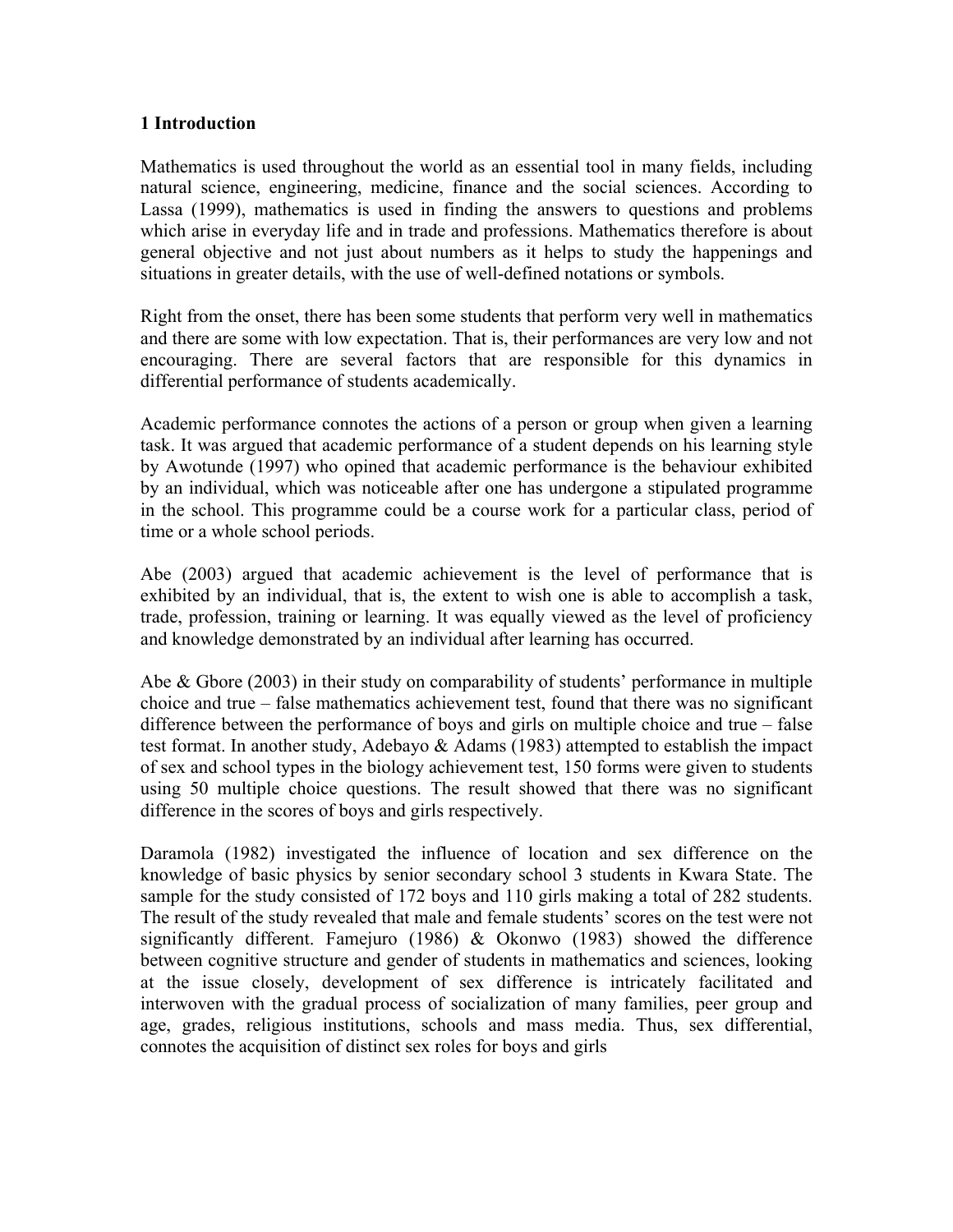Factors likes the child's attitude towards mathematics and science subjects, his/her socioeconomic status and heredity have been forwarded as having effect on the performances of students in mathematics. In addition, parents assume that their children will be uninterested in a school subject just because they weren't when they were younger.

Interest they say is the bedrock of any meaningful achievement and interest which is related to attitude seems to be the most important thing that leads to success. The learners' attitudes surely affect their academic performance because it is what learners are interested in that they can perform better in. Aminu (1987) observed that performance of learners can be assumed to be the cumulative effect of the teacher's effort. In teaching, this means that academic performance is the result of what teacher has been teaching which has been evaluated through acquired knowledge of the learners' performance is the notable action or degree of achievement that boys and girls show about the same like for mathematics but girls show greater dislike for calculating numerically.

The performance of students in mathematics have not been sufficiently researched in the country. The age of the learner also affect the performance of the learner. According to Piaget, the major developmental change in cognition is that the cognitive process become shaper and more elaborate with age. As he has pointed out in school setting, male and female adolescence are able to have abstract concepts and complexity rules more easily than younger children. Their capacity to deal with mathematical work and to abstract propositions increase. This is partly due to maturation process, increasing practice and experience in those areas that occur as children climb up the educational ladder.

There are numerous debates on the association between gender and their respective performances in mathematics. Gray (1975) determined the existence of sex difference in intellectual development performance and she concluded that boys are more successful than girls in science. Canon (1980) also found that boys performed better in numerical ability compare to the girls counterparts. Niemivirta (1997) reported that there is a difference in academic interest between genders. The research highlighted that males are more extrinsically motivated while females are more intrinsically motivated in terms of furthering their education.

However, given the same opportunity with adequate motivations, it is yet to be proved either biologically or psychologically, why boys could perform better than girls in mathematics. It is on the basis of this argument that this study was carried out to find out the extent to which sex factor affected the academic performance of students in mathematics.

## **1.1 Purpose of the Study**

The study sets out clearly to investigate the dynamics for differential performance of secondary school students in mathematics in Ekiti State, Nigeria. Based on these, three research questions were formulated to assist the study.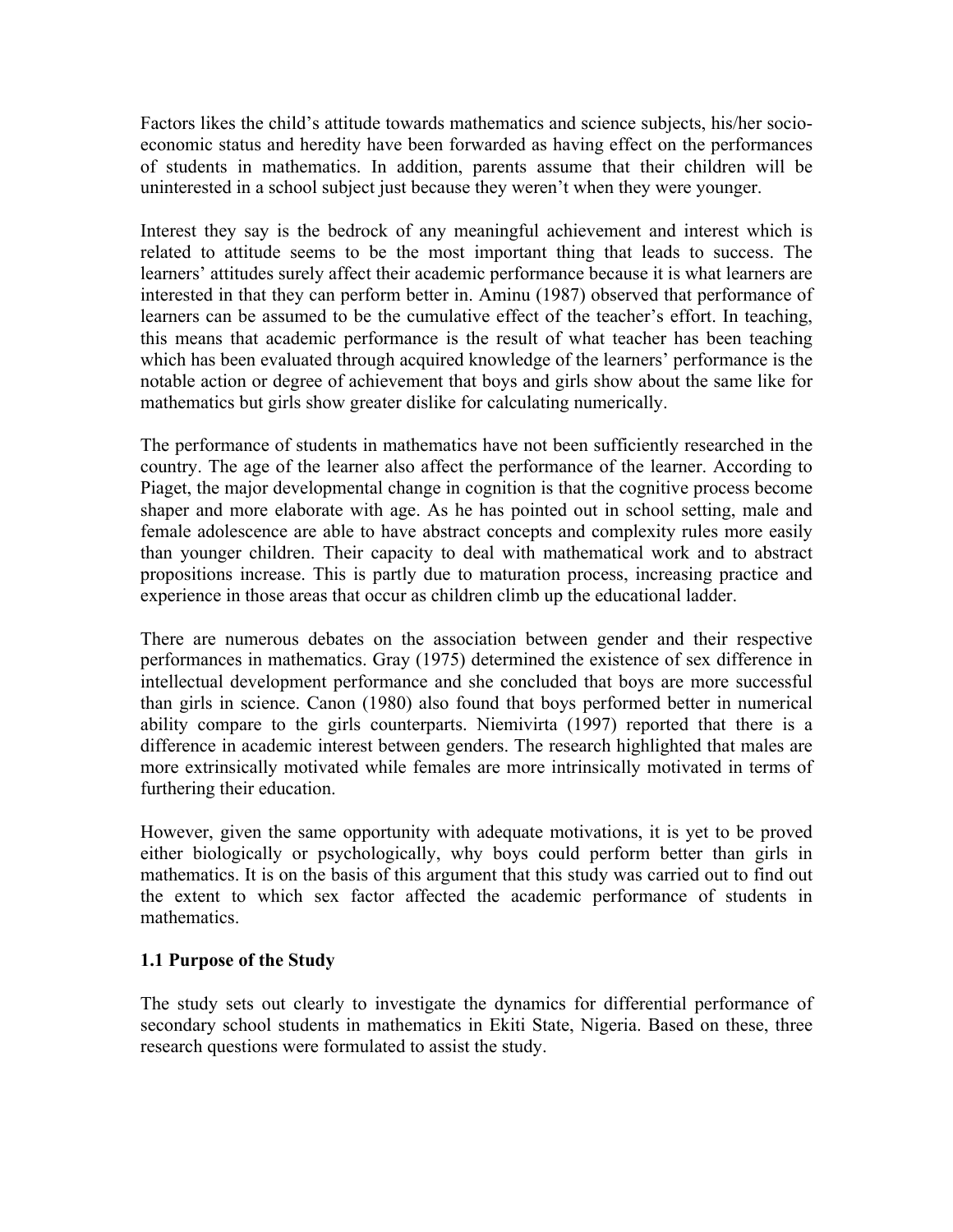## **1.2 Research Questions**

From the purpose of the study stated above, the following three research questions were formulated for the study.

1. Is there any significant difference between male and female students in their academic performance in mathematics?

2. Is there any significant difference in the attitude of male and female students in private and public schools towards their academic performance in mathematics?

3. Is there any significant difference in the performance of male and female students in mathematics with respect to their ages?

# **1.3 Hypotheses**

Based on the research questions above, the following hypotheses were formulated to guide the study.

**H1:** There is no significant difference between male and female students in their academic performance in mathematics

**H2:** There is no significant difference in the attitude of male and female students in private and public schools towards their academic performance in mathematics

**H3:** There is no significant difference in the performance of male and female students in mathematics with respect to their ages

## **1.4 Methodology**

The study is a descriptive research of survey type which elaborate firmly the dynamics for differential performance of secondary school students in mathematics. It is a survey type which aimed at collecting data on and describing in a systematic manner the characteristics, features or facts about a given population.

# **1.5 Population**

The target population for the study consist of all public and private secondary schools in Ekiti State totaled three hundred and twenty (320) secondary schools which comprise of two hundred (200) public and one hundred and twenty (120) private secondary schools.

## **1.6 Sample and Sampling Techniques**

A sample of two hundred and fifty (250) secondary school students was randomly selected from twenty five (25) senior secondary schools. The twenty five (25) schools were purposively selected from the three hundred and twenty (320) public and private schools in both rural and urban areas from nine (9) local government areas across the three senatorial districts of Ekiti State.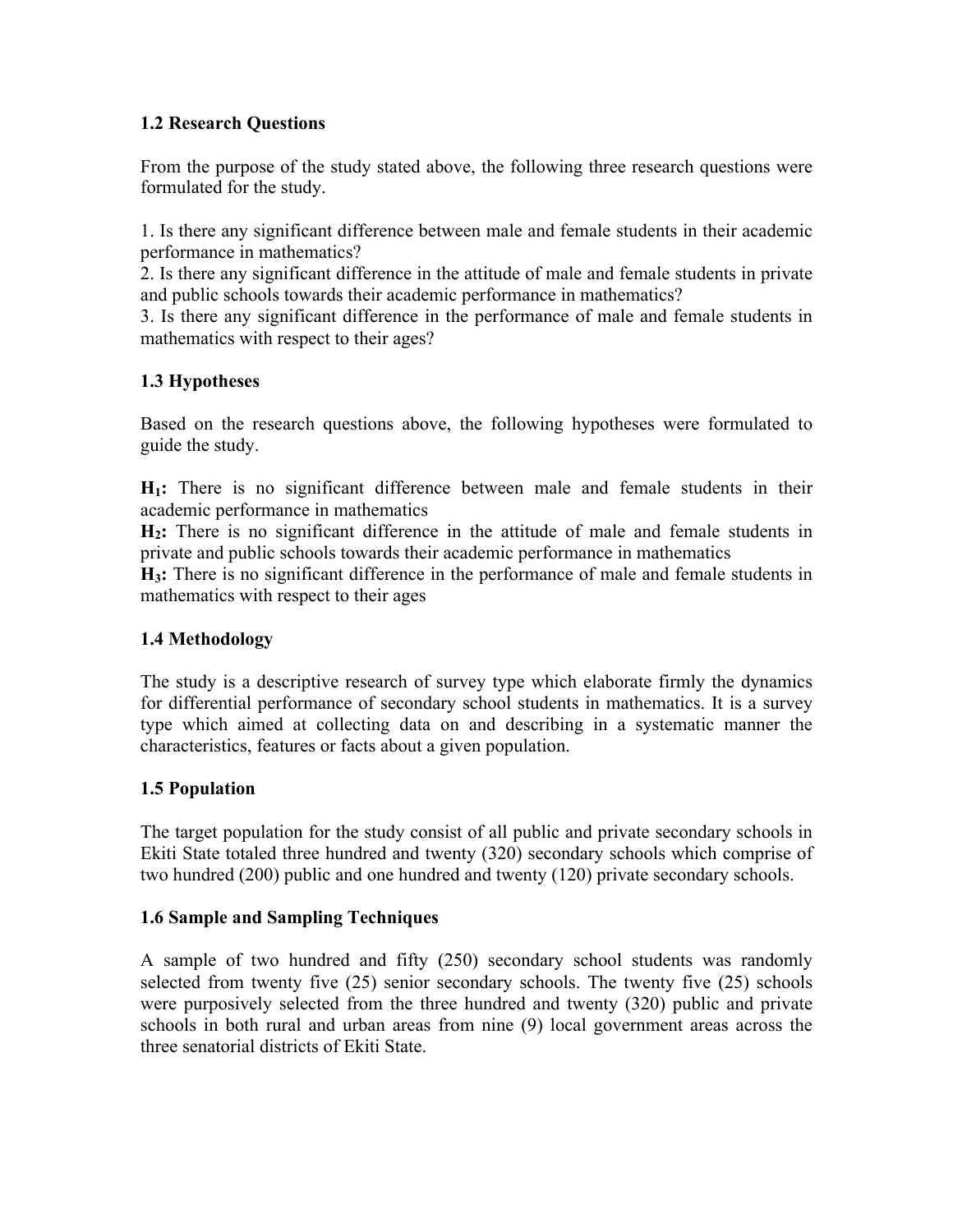## **1.7 Instrument**

The instruments used for the study is a questionnaire designed to collect the opinion of students on the dynamics for differential performance of secondary school students in mathematics in Ekiti State. The instrument was prepared by the researchers and modified based on some attitudinal variables of students towards mathematics. Respondents were asked to respond by ticking the appropriate response using the adaptation of 4 point likert scale ((strongly agree (SA), agree (A), disagree (D), strongly disagree (SD))

## **1.8 Validity of Instrument**

The face and content validities were established by three test and measurement experts from mathematics department, College of Education, Ikere – Ekiti and it was represented to two test and measurement experts from the Institute of Education, Ekiti State University, Ado – Ekiti. While the construct validity and reliability was determined by the researcher using Cronbach Alpha. The result of the estimate was 0.72 and this index is considered high and significant enough for this kind of study and it corroborate the stance of Macintosh (1974) who argued that reliability coefficient of any instrument should range between 0.50 – 0.85 and above. The completed questionnaire were collected from the respondents and analyzed accordingly. There was no instrument mortality.

## **1.9 Data Analysis**

The data collected were analyzed descriptively to answer the general question while *t-test* statistic and ANOVA was used to test the three hypotheses formulated at 0.05 level of significance using SPSS version 20.

## **2 Results**

This section explains the descriptive analysis and the hypotheses using *t-test* statistic and ANOVA. The test statistics were used to test the six hypotheses formulated at  $p<0.05$ .

| S/N | <b>ITEMS</b>                                                                   | <b>DECISION</b><br><b>RESPONSES</b> |           |                                           |          |  |  |
|-----|--------------------------------------------------------------------------------|-------------------------------------|-----------|-------------------------------------------|----------|--|--|
|     |                                                                                | $\%$<br>SА                          | $\%$<br>A | $\frac{0}{0}$<br>$\frac{0}{0}$<br>SD<br>D |          |  |  |
|     | effect<br>has<br><b>Sex</b><br>on<br>performance of students in<br>mathematics | the $22$ 22                         | 32<br>32  | 34<br>12<br>12<br>34                      | Disagree |  |  |
|     | solving9<br>Students<br>like<br>mathematics on their own                       | 9                                   | 23<br>23  | 22<br>- 22<br>46 46                       | Disagree |  |  |
|     | Attitude of boys and girls 18<br>affects their performance in<br>mathematics   | 18                                  | 39<br>39  | 25<br>25<br>18<br>-18                     | Agree    |  |  |

*Table 1: View of the students on the dynamics for differential performance of students in mathematics.*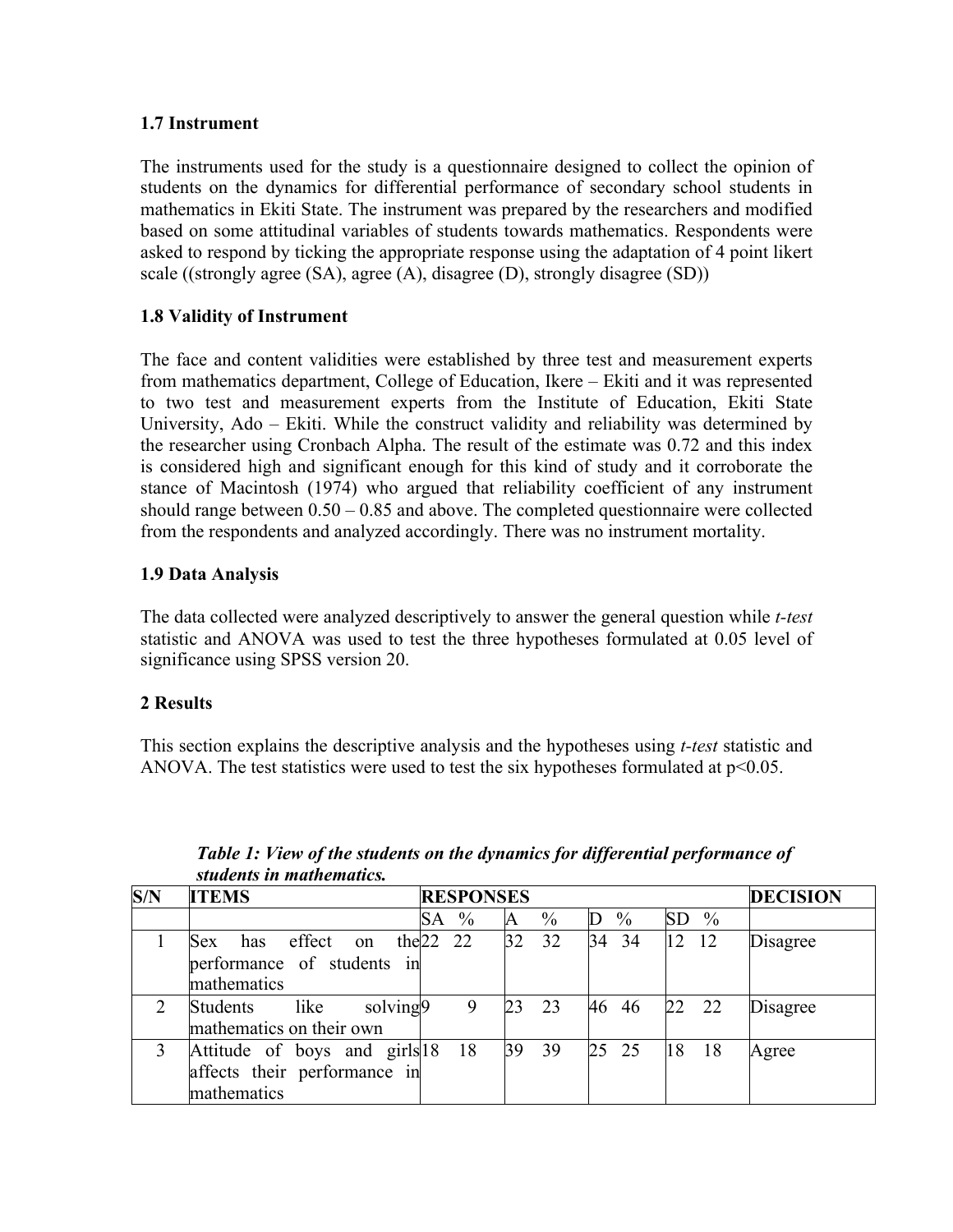| 4      | Age differences had effect on 22 22<br>the performance of boys and<br>girls in mathematics               |                  |    | 38 | 38 | 25 | 25 | 15 | -15           | Agree    |
|--------|----------------------------------------------------------------------------------------------------------|------------------|----|----|----|----|----|----|---------------|----------|
| 5      | perceived <sup>10</sup><br>Students<br>mathematics as a less difficult<br>subject                        |                  | 10 | 30 | 30 | 43 | 43 | 17 | 17            | Disagree |
| 6      | Students will be happy if 27<br>mathematics teachers organize<br>extra lessons apart from<br>school time |                  | 27 | 38 | 38 | 19 | 19 | 16 | <sup>16</sup> | Agree    |
| $\tau$ | would<br>like <sub>18</sub><br>Students<br>to be<br>mathematics<br>made<br>optional to every students    |                  | 18 | 40 | 40 | 24 | 24 | 18 | 18            | Agree    |
| 8      | Students should not<br>allowed to use the internet<br>they<br>whenever<br>have<br>mathematics problems   | be <sub>19</sub> | 19 | 29 | 29 | 30 | 30 | 22 | 22            | Disagree |
| 9      | Students are of the opinion 26<br>that only science students<br>should offer mathematics                 |                  | 26 | 28 | 28 | 29 | 29 | 17 | 17            | Disagree |
| 10     | Students have a general idea <sup>[32 32</sup> ]<br>that mathematics is the most<br>difficult subject    |                  |    | 36 | 36 | 13 | 13 | 19 | 19            | Agree    |

## 2.1 General Question

What is the general view of students on the dynamics for differential performance of secondary school students in mathematics in Ekiti State?

Table 1 above show that the respondents indicate agree to items 3, 4, 6, 7 & 10 while the respondents opinion is centered on disagree to items 1, 2, 5, 8, & 9.

## 2.2 Hypotheses Testing

**H01:** There is no significant difference between male and female students in their academic performance in mathematics

| Table 2: $t$ – test analysis of the response of male and female students |   |       |                                                      |     |                 |                      |                 |  |  |
|--------------------------------------------------------------------------|---|-------|------------------------------------------------------|-----|-----------------|----------------------|-----------------|--|--|
| <b>Sex</b>                                                               | N | Mean  | <b>SD</b>                                            | df  | $t_{\rm (cal)}$ | $t$ <sub>(tab)</sub> | <b>Decision</b> |  |  |
| Male 130                                                                 |   | 35.02 | 5.08                                                 | 248 | 2.126           | 196                  |                 |  |  |
| Female 120                                                               |   | 35.73 | 6 32                                                 |     |                 |                      |                 |  |  |
|                                                                          |   |       | $p < 0.05$ level of significance. $S =$ Significant. |     |                 |                      |                 |  |  |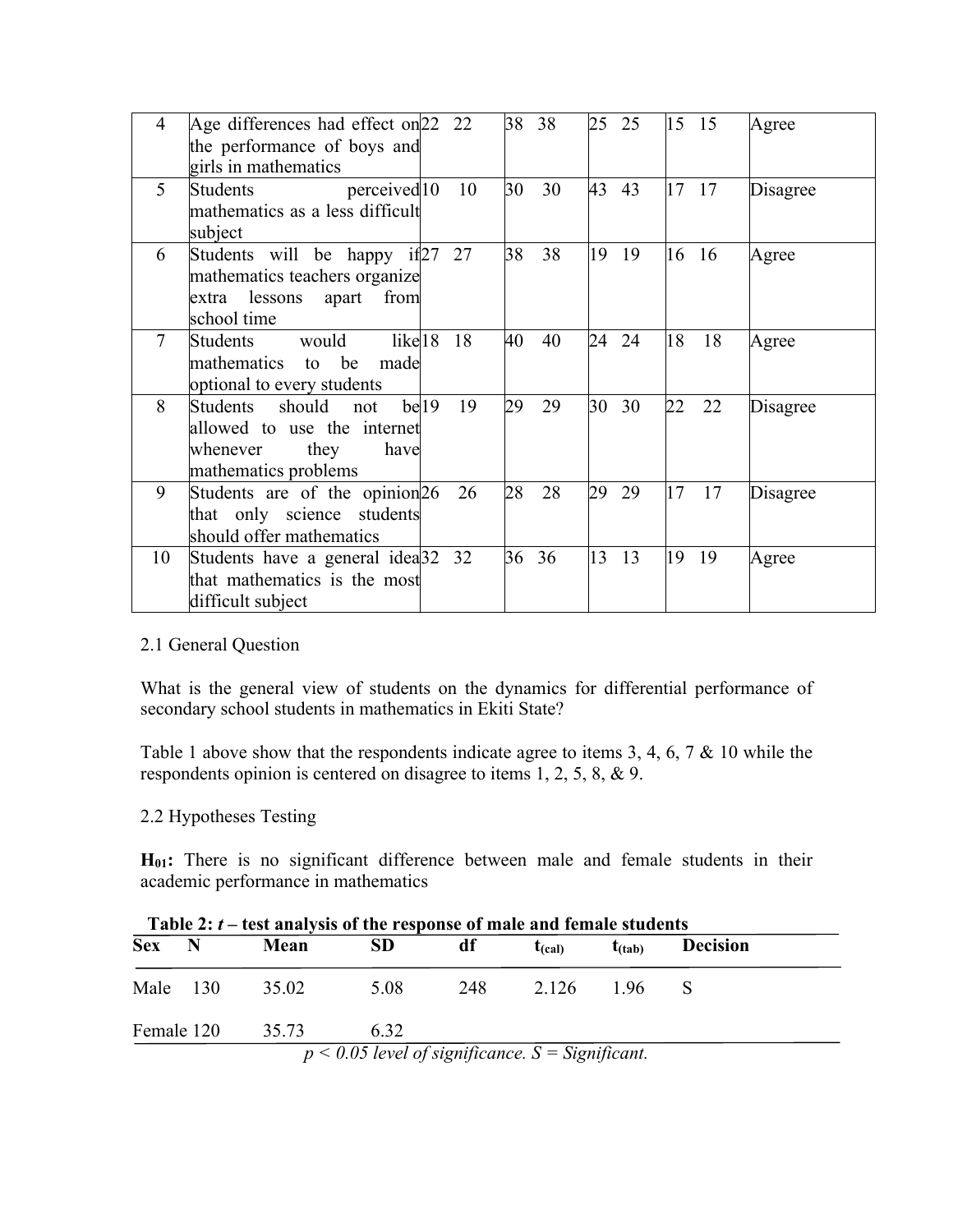The mean view of male students is (35.02) which is less than the mean view of female students (35.73) with a mean difference of (0.71) which is marginal. Its measure of variability has difference of  $(1.24)$ . The *t-test* analysis show that  $t_{\text{(cal)}}(2.13)$  is greater than the  $t<sub>(tab)</sub>$  (1.96) at  $p < 0.05$  level of significance. This implies that there is significant difference between the views of male and female students in their academic performance in mathematics hence the null hypothesis is not upheld.

**H02:** There is no significant difference in the attitude of male and female students in private and public schools towards their academic performance in mathematics

| Sch. N      | $\mathbf{r}$ and $\mathbf{v}$ , $\mathbf{r}$ and analysis of the response of male and female students<br>Mean | SD.   | df  | $t_{\rm (cal)}$ | $t$ (tab) | <b>Decision</b> |  |
|-------------|---------------------------------------------------------------------------------------------------------------|-------|-----|-----------------|-----------|-----------------|--|
| Private 110 | 19 17                                                                                                         | 5861  | 248 | 3.002           | 196       |                 |  |
| Public 140  | 15 25                                                                                                         | 4 862 |     |                 |           |                 |  |
|             | $p < 0.05$ level of significance. S = Significant.                                                            |       |     |                 |           |                 |  |

**Table 3:** *t* **– test analysis of the response of male and female students**

The mean view of students in private schools is (19.17) which is greater than the mean view of students in public schools (15.25) with a mean difference of (3.92). Its measure of variability has difference of  $(0.999)$ . The *t-test* analysis show that  $t_{\text{(cal)}} (3.002)$  is greater than the  $t_{(tab)}$  (1.96) at  $p < 0.05$  level of significance. This implies that significant difference exist between the views of students in private and public schools with respect to the attitude of male and female students in their academic performance in mathematics hence the null hypothesis is not upheld.

**H03:** There is no significant difference in the performance of male and female students in mathematics with respect to their ages

| Table 4: ANOVA analysis of views on age difference of students |                                                                                                                                                                                                                                                                                                                                                                                                                                                                                                      |     |                 |             |       |                 |  |  |  |
|----------------------------------------------------------------|------------------------------------------------------------------------------------------------------------------------------------------------------------------------------------------------------------------------------------------------------------------------------------------------------------------------------------------------------------------------------------------------------------------------------------------------------------------------------------------------------|-----|-----------------|-------------|-------|-----------------|--|--|--|
| <b>Groups</b>                                                  | Sum of squares                                                                                                                                                                                                                                                                                                                                                                                                                                                                                       | Df  | Mean of squares | $f_{(cal)}$ | (tab) | <b>Decision</b> |  |  |  |
| Between Groups                                                 | 71.23                                                                                                                                                                                                                                                                                                                                                                                                                                                                                                |     | 35.62           | 4 14        | 3.07  |                 |  |  |  |
| Within Groups                                                  | 832.08                                                                                                                                                                                                                                                                                                                                                                                                                                                                                               | 247 | 8.58            |             |       |                 |  |  |  |
| Total                                                          | 903.31<br>$\blacksquare$ $\blacksquare$ $\blacksquare$ $\blacksquare$ $\blacksquare$ $\blacksquare$ $\blacksquare$ $\blacksquare$ $\blacksquare$ $\blacksquare$ $\blacksquare$ $\blacksquare$ $\blacksquare$ $\blacksquare$ $\blacksquare$ $\blacksquare$ $\blacksquare$ $\blacksquare$ $\blacksquare$ $\blacksquare$ $\blacksquare$ $\blacksquare$ $\blacksquare$ $\blacksquare$ $\blacksquare$ $\blacksquare$ $\blacksquare$ $\blacksquare$ $\blacksquare$ $\blacksquare$ $\blacksquare$ $\blacks$ | 249 |                 |             |       |                 |  |  |  |

**Table 4**: **ANOVA analysis of views on age difference of students**

*P<0.05 level of significance. S = Significant*

The sum of squares between groups (71.23) is less than the sum of squares within groups (832.08) with a difference of (760.85). The ANOVA statistical analysis show that  $f<sub>(cal)</sub>$ (4.14) exceed  $f_{(tab)}$  (3.07) at  $p < 0.05$  level of significance. This imply that there is significant difference in the views of students across different age groups on the variation in differential performance of secondary school students in mathematics, hence the null hypothesis is not upheld.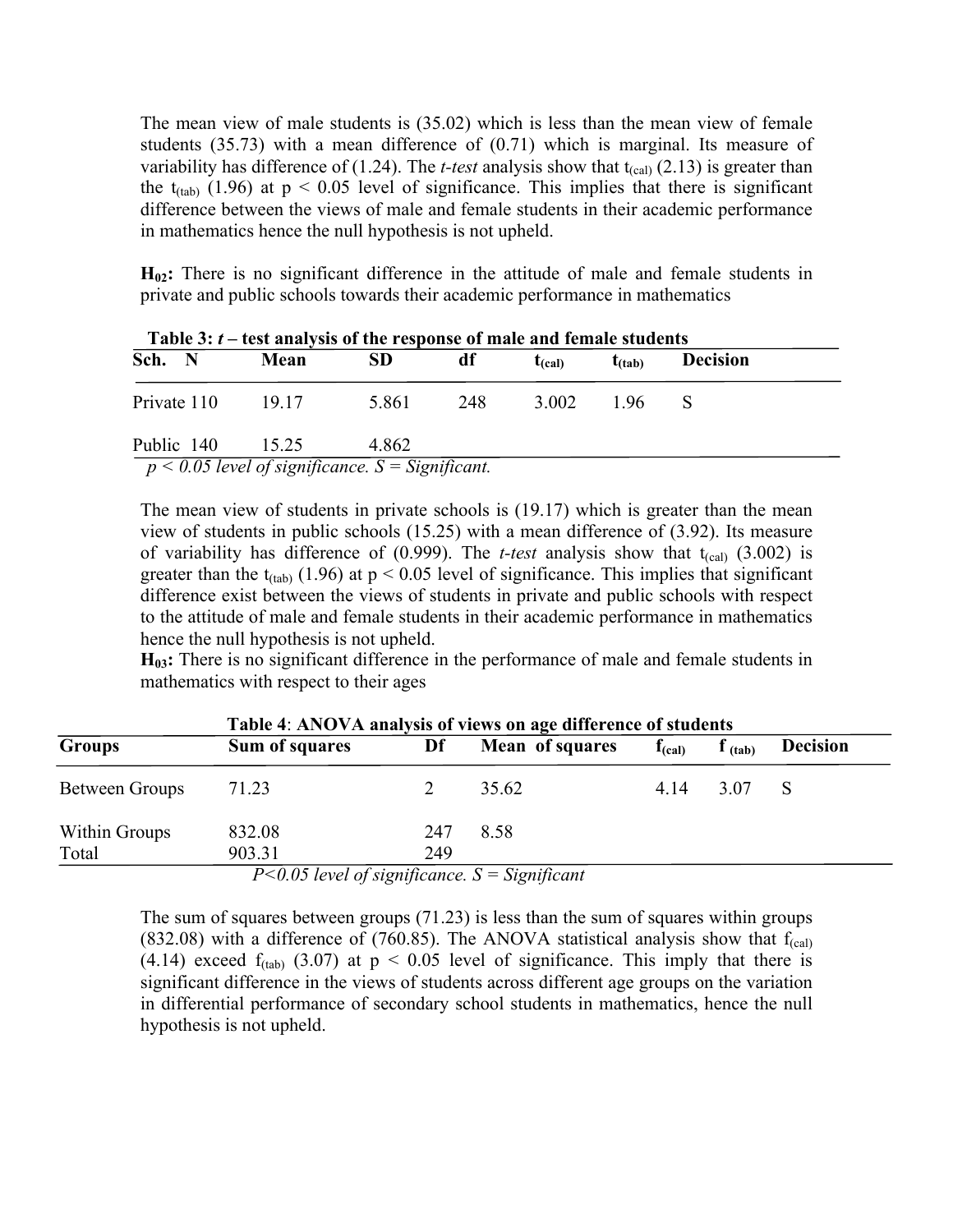#### **3 Discussions of Findings**

The following were found from the descriptive analysis from Table 1. It is shown that 34% of the respondents disagree that sex does not have effect on the academic performance of students in mathematics, which therefore indicated that sex is a major factor among others in determining the performance of students in mathematics. 46% disagree that that students like solving mathematics questions on their own. 39% agree that attitude of boys and girls affects their performance in mathematics, 38% agree that age difference plays a significant role in the performance of boys and girls in mathematics. 43% disagree that students perceived mathematics as a less difficult subject, 38% agree that students will be happy if mathematics teachers organize extra lessons apart from the usual school time. 40% agree that students would like mathematics to be made optional to every students, 30% disagree that students should not be allowed to use the internet whenever they have mathematics problem, by implication the use of internet should be encouraged as it will serve as a motivation to arouse the interest of students in mathematics. 29% disagree that students are of the opinion that only science students should offer mathematics while 36% agree that students have a general idea that mathematics is the most difficult subject.

It was equally discovered from the study that, at  $p < 0.05$  there is significant difference between male and female students in their academic performance in mathematics and also there is variation in their mean perception (0.71). The mean perception of male students (35.02) is less than the mean view of female students (35.73) with the mean variation of (0.71) which is marginal. Its measure of variability has difference of (1.24). Also, significant difference exist between the perception of students in private and public schools with respect to the attitude of male and female students in their academic performance in mathematics. This findings agreed with that of Jonah K.K et al (2013) who reported that majority of the students (boys and girls) in his study had a positive attitude towards learning mathematics. However, when comparing the attitudes of boys and girls, the results demonstrated that boys were more inclined to positive attitudes than girls. It can be inferred that the attitudes of the respondents were dependent on their gender. This study is equally supported by the findings of Perie, Moran & Luktus (2005), Forgasz, Leder & Vale (2000), Fennema (2000) and Asante (2010). However, this study is at variance with the findings of Ogunkunle (2007), John T.A et al (2015) and Hydea  $\&$ Mertzb (2009) which concluded that girls have reached parity with boys in mathematics. The findings of this study further revealed that significant difference existed in the performance of students in mathematics due to age factor. This is corroborated by the findings of Cahan & Cohen (1989), Artman, Cahan & Avni-Babad (2006) and Luyten (2006) which reported that the age of a learner also affect the performance of the learner.

#### **4 Conclusion**

Students like and dislike mathematics differently during the study. The steady decline in the girls' fondness of mathematics perhaps account for the corresponding decline in their performance in the subject over the years. In almost a similar degree to the boys, the girls seem to feel that mathematics is important to their future while the boys perceived it as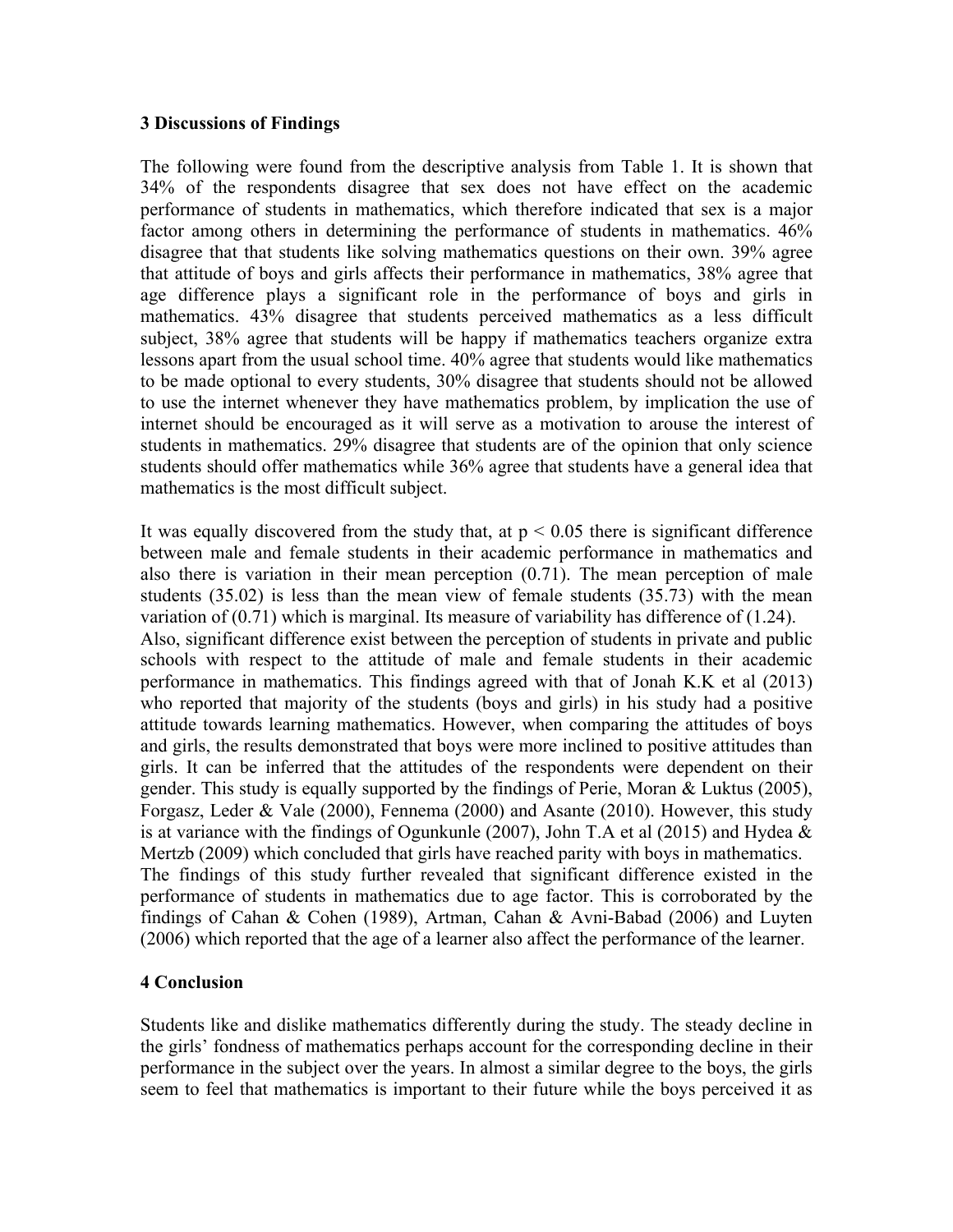their area of strength. The pupils' perception on the importance of mathematics accounts for the gender differences and attitudes towards learning of mathematics. From the findings, it can be seen that amongst pupils who had positive attitudes, more boys than girls perceived that their peers thought mathematics was an important subject. The findings also show that there were more girls who had negative attitudes towards learning of mathematics and perceived that their peers thought mathematics was not an important subject. The results obtained showed that majority of the students (boys and girls) had a positive attitude towards learning of mathematics. The maturity stage of the students also played a significant role as age was seen as a major factor in achieving good academic performance in mathematics. It takes some level of maturity for a student to be able to comprehend some abstractness of mathematics concepts.

However, when comparing the attitudes of boys and girls, the results demonstrated that boys were more disposed to positive attitudes than girls. From these findings, it can be inferred that the attitudes of the respondents were dependent on their gender. Relatively, it can be concluded from the responses of this study that the significance or insignificance of mathematics to the students' future career in the modern technological world affects their attitudes towards learning of mathematics.

## **5.0 Recommendation**

Sequel to reviews made, facts encountered and the findings of this study, the following recommendations were offered.

There is need for both state and federal ministries of education and NERDC to improve the quality of mathematics teachers nationwide by regular training and retraining as this will positively enhance the teaching of Mathematics in various secondary schools for maximum academic output.

Mathematics teachers also need to diversify their methods of teaching. This is because teaching methods plays a dominant role in building, promoting and determining students' attitude towards mathematics and it brings parity between male and female students.

Government, communities and school administrators should ensure that all the secondary schools in the state and the nation at large are fully equipped with good facilities. Modern and internet linked libraries must be built in the schools as internet is relevant in stimulating the students' interest in learning mathematics, Abe T.O & Popoola O.E (2015).

Only the competent, experienced and qualified mathematics teachers should be allowed to teach in secondary school with proper remuneration.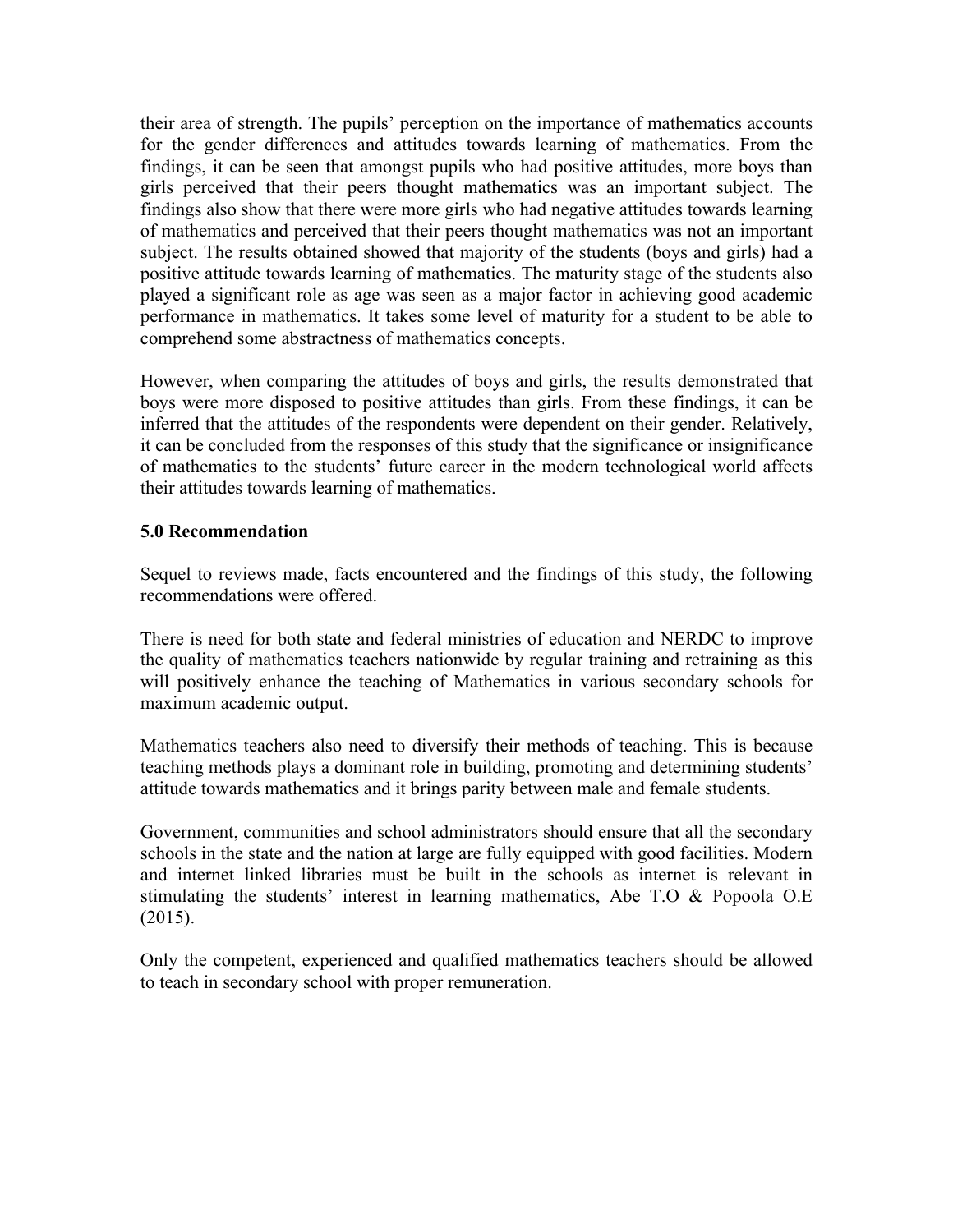#### **Reference**

Abe, T.O and Popoola, O.E (2015). *Teachers' perception of relevance of the internet services in reducing the mass failure of secondary school students in mathematics.*  Journal of Global Research in Education and Social Science, 5(2): 75 – 82. ISSN: 2454- 1834

Abe, T. O. (2005). *Critique of what to do and how to do it in project writing.* J. V. Educational Publishers, Akure.

Abe, T .O and Gbore, L. O (2003). *Comparability of students' performance in multiple choice (MC) and True – False (FT) Mathematics Achievement Test.* Journal of Institute of Education, A.A.U. (1): 334 – 340.

Aminu, J. (1987), "*Traffic Warden at Ribadu Road*," A paper Presented at the 25 years of Centralized. University Education in Nigeria

Artman, L., Cahan, S., & Avni-Babad, D. (2006). *Age, schooling and conditional reasoning*. Cognitive Development, 21, 131-145.

Asante, K.O. (2010). *Sex differences in mathematics performance among senior highs Students in Ghana.* Retrieved from http://www.faqs.org/periodicals/21012/2187713381.

Awotunde, P.O. (1997). *Preparation of Vocational and Technical Teaches for Technological Advancement in Nigeria: Issues, Problems and Strategies*. Education Today 6 (3): 33-36.

Cahan, S. & Cohen, N. (1989). *Age versus Schooling Effects on Intelligence Development, Child Development, 60*, 1239-1249. http://dx.doi.org/10.2307/1130797

Daramola, S. O. (1982). *Factors influencing enrolments in the upper forms Secondary Schools in Kwara State*. Ann Arbor: University Microfilms International.

Fennema E. (2000). *Gender and mathematics: what is known and what do I wish was known*. Available online at http://www.wcer.wisc.edu/archive/nise/NewsActivities/forums/fennemapaper.htm

Forgasz, H., Leder, G .. & Vale, C. (2000). *Gender and mathematics: Changing perspectives*. In K Owens & J. Mousley (Eds.), Mathematics education research in Australasia: 1996-1999 (pp. 305 - 340). Turramurra, NSW: MERGA.

Graybill, L. (1975). *Sex Differences in Problem-Solving Ability,* Journal of Research in Science Teaching, 12(4), 341–346.

Hydea, J.S. & Mertzb, J.E. (2009). *Gender, culture, and mathematics performance*. Retrieved from http://tctvideo. madison.com/uw/gender.